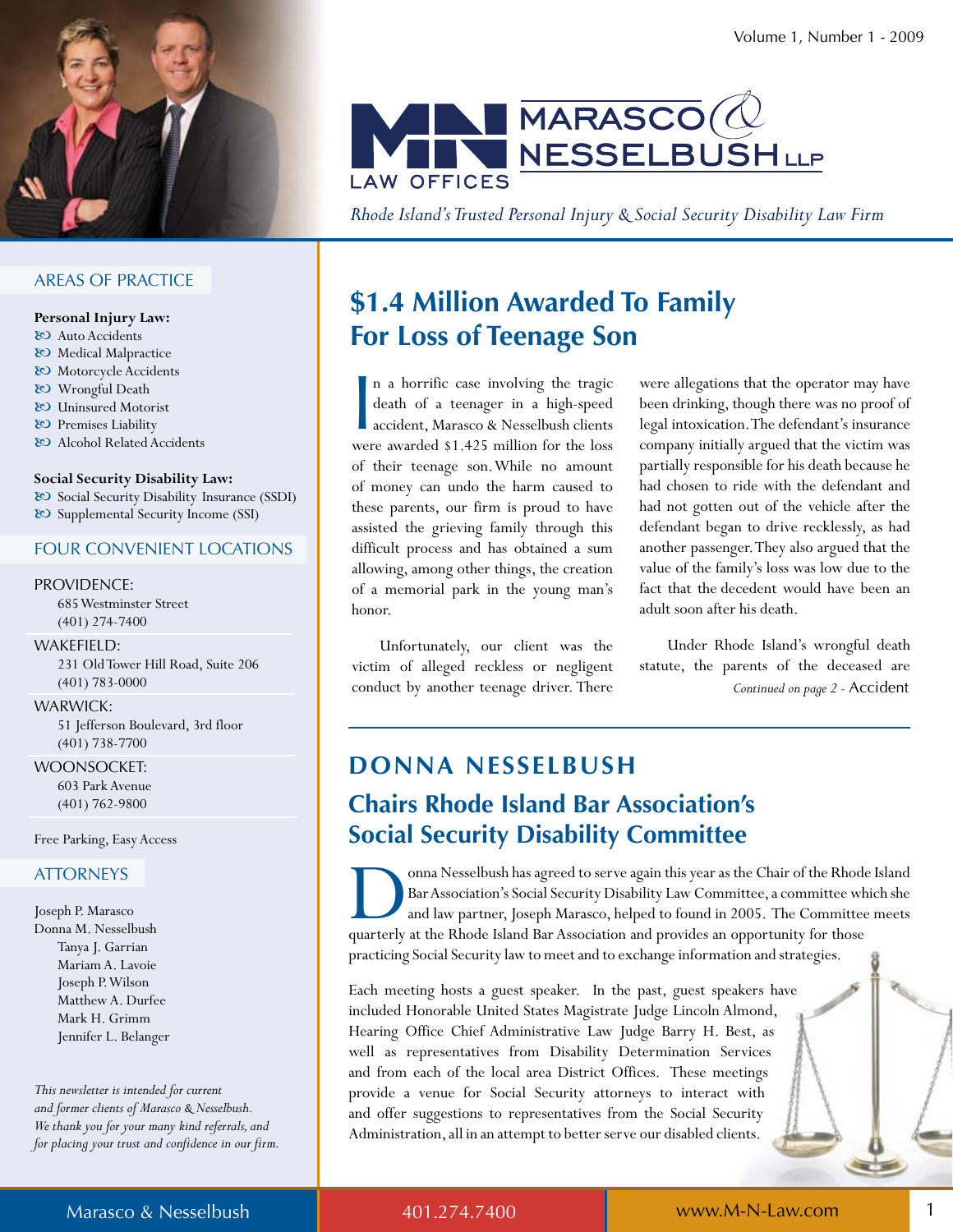# Protect yourself… Purchase Uninsured Motorist Coverage

M arasco & Nesselbush strongly recommends that you check your auto insurance policy to ensure that you have uninsured/ underinsured motorist (UM/UIM) coverage. Rhode Island's mandatory auto insurance provisions require liability insurance coverage of at least \$25,000. However, unfortunately, the type of insurance coverage that most often protects non-negligent drivers is not legally required: uninsured/ underinsured motorist protection.

 UM/UIM coverage can protect you, in case of accident, from someone who does not have insurance or whose insurance is not sufficient to compensate you for your damages.

In today's economy, we are seeing two distressing trends. First, there are more uninsured motorists on the state's highways, and more motorists chose to forego UM coverage to obtain lower premiums. The unfortunate result is that many injured individuals are without any source of recovery for their medical expenses, lost wages, pain and suffering or injuries.

The Rhode Island General Assembly requires insurance companies to offer UM/UIM protection in the amount of the liability protection purchased. The Rhode Island Department of Business Regulation recommends this coverage. In fact, the state requires anyone who elects not to have it to sign a written waiver of coverage.

Unfortunately, in an effort to gain a competitive advantage—namely, lower premiums—some insurance agencies are encouraging consumers to forego this vital protection. We join the state in strongly encouraging our clients to purchase UM/ UIM protection so that if you are injured by an uninsured or underinsured motorist, you will have some way of recovering damages. If you have any questions, please feel free to contact Marasco & Nesselbush.

### Accident - *Continued from page 1*

entitled to recover loss of familial society damages valued through his 18th birthday, any provable pre-death pain and suffering and lost economic value to the estate.

 Our firm retained economic experts to establish the financial losses to the estate based upon the young man's demonstrated work ethic and academic performance. Most importantly, however, the \$1.4 million award included damages for familial loss of society for the parents of the seventeen year old. The key to establishing the damages in this case was demonstrating the strong, loving relationship that both parents had with their son.

After filing a lawsuit and proceeding to an arbitration, Marasco & Nesselbush resolved the case for the maximum available from the defendant's insurance company together with the maximum available from the two underinsured motorist policies. While we acknowledge that no amount of money can ever really make such a loss bearable, at least this young man's family can now do things to dignify his life and preserve his memory.

# Pray for the dead and fight like hell for the living. Mary Harris ("Mother") Jones, Community Organizer *Words to live by*

Marasco & Nesselbush strongly supports those<br>
organizations that work to make our clients' lives better. During 2008, Marasco & Nesselbush was pleased to support the worthy charitable organizations and initiatives below.

Alzheimer's Garden Project Amos House Armenian Relief Society of Providence Arthritis Foundation Brain Injury Association of RI Colombian American Association Crossroads RI DARE Day One KDMF 5K Run Lincoln High School Narragansett Little League National MS Society-RI Chapter

Camp WAVE/ Juvenile Officers Association Providence In-Town Churches Association Nuweetooun School Ocean State Action PetPals Northeast The Providence Center Providence Community Health Centers Association RI Association of Justice RI Police Chiefs Association Rhode Island Pride Committee RI Coalition Against Domestic Violence St. Joseph's Hospital Woonsocket HS Music Department Youth Pride, Inc.

Shown right: Our staff participates in RI Brain Injury Association Walk, Fall 2008

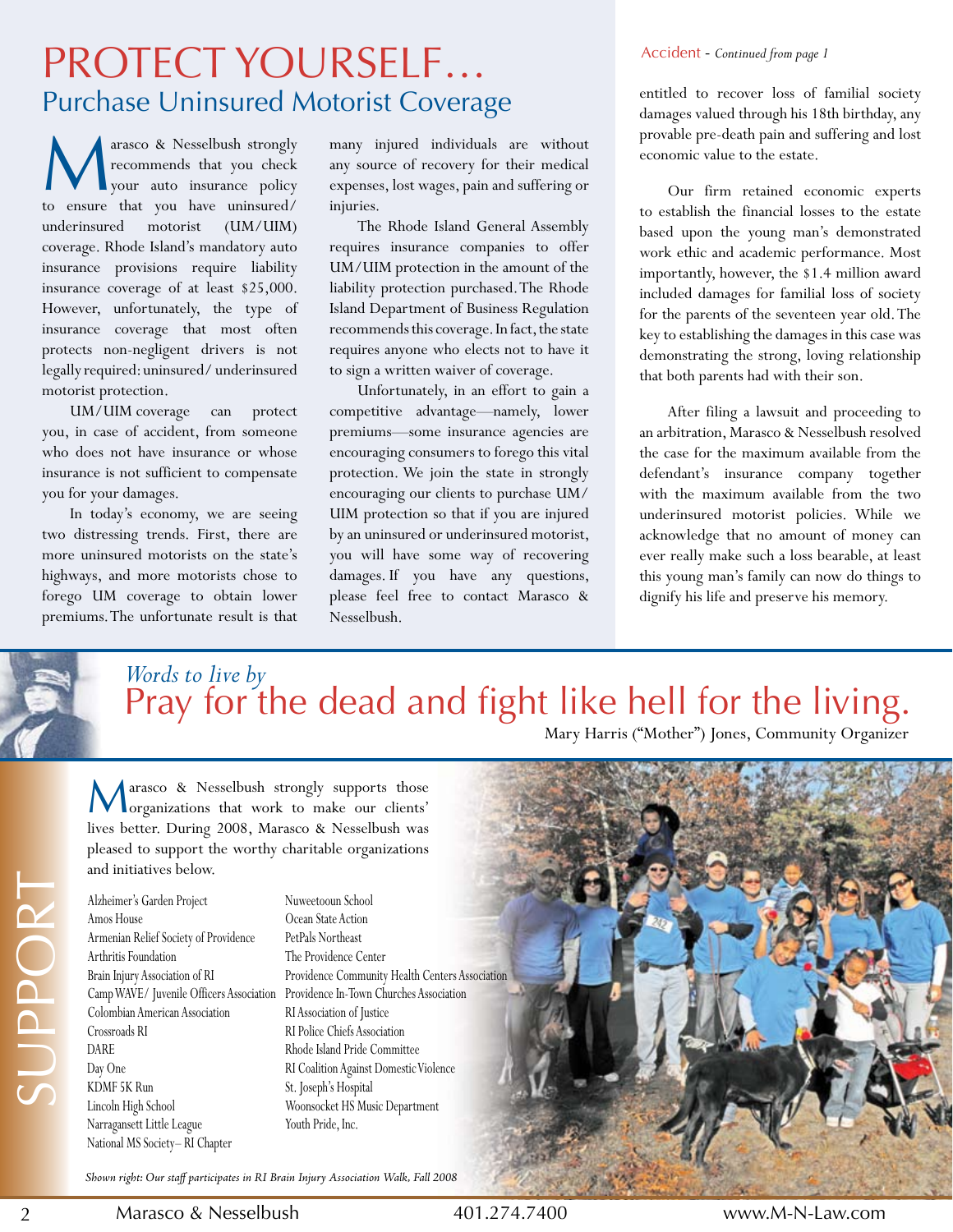# recently<br>settled

A man was struck by a car in Massachusetts while exchanging insurance information on the roadside with a driver who had just rear-ended him. The second accident resulted in serious injuries. Marasco & Nesselbush settled the case for \$925,000, after refuting claims that the accident was caused by natural conditions and after strengthening the case by retaining an accident reconstruction expert.

Marasco & Nesselbush successfully sued the Social Security Administration on behalf of a client who suffered from fibromyalgia and was wrongfully denied her disability benefits four times. We filed a law suit in the US District Court for the District of RI and ultimately won our client \$80,000 in retroactive disability benefits, as well as Medicare health coverage.

. . . . . . . . . . . . . . . . . . . . . . . . . . . ñwó . . . . . . . . . . . . . . . . . . . . . . . . . 

. . . . . . . . . . . . . . . . . . . . . . . . . . . ñwó . . . . . . . . . . . . . . . . . . . . . . . . . 

A person who had retained another attorney after suffering a motor vehicle accident came to our firm expressing concern that her attorney had declined to proceed with litigation and recommended settling her accident case for \$9,000. After reviewing the case, our firm agreed to represent the client. After further legal research and after retaining appropriate experts, Marasco & Nesselbush the case was settled for \$50,000– the maximum available under all insurance policies.

An elderly woman sustained injuries to her ankle, slipping and falling as a result of her landlord's failure to properly maintain an outdoor "common area" in a reasonably safe condition. Our firm recovered \$80,000 for this client.

 $\cdots \cdots \cdots \cdots \cdots$   $\cdots$   $\cdots$   $\cdots$ 

. . . . . . . . . . . . . . . . . . . . . . . . . . . ñwó . . . . . . . . . . . . . . . . . . . . . . . . . 

. . . . . . . . . . . . . . . . . . . . . . . . . . . ñwó . . . . . . . . . . . . . . . . . . . . . . . . . 

Marasco and Nesselbush recently settled a head injury claim against a liquor establishment for \$135,000. Our complaint alleged that the bar continued to serve alcohol to our client despite his obvious intoxication and then negligently "escorted" him outside, causing him to fall and sustain a head trauma. This client's \$135,000 recovery was based upon legal theories involving liquor liability and general negligence.

An 82-year-old man was negligently supervised and monitored while on a respirator at the Veterans Administration Hospital in Providence. Our firm pursued a medical malpractice claim filed on behalf of his estate under the Federal Tort Claims Act and the Rhode Island wrongful death statute, resulting in a \$250,000 recovery for our client's estate.

Marasco & Nesselbush resolved a case for our client, a fisherman, for \$125,000 for a knee injury sustained when he slipped on the deck of his employer's fishing boat. We alleged that the deck material was defective, resulting in a dangerous condition that caused his fall and injury. Marasco & Nesselbush prevailed under the provisions of the Jones Act, a federal maritime statute.

. . . . . . . . . . . . . . . . . . . . . . . . . . . ñwó . . . . . . . . . . . . . . . . . . . . . . . . . 

. . . . . . . . . . . . . . . . . . . . . . . . . . . ñwó . . . . . . . . . . . . . . . . . . . . . . . . . 

# WHAT TO DO If You Are In An Auto Accident

Call 911 right away. Do NOT move your vehicle until a police officer says it's OK, unless it's necessary for safety reasons.

If you or your passengers are hurt, get medical help right away. If paramedics, EMTs, or police officers advise you or your passengers to take an ambulance to an emergency room, do it.

Get the names, addresses, and phone numbers of everyone who saw the accident happen (including other drivers and people walking on the street).

Get the names, addresses, drivers' license numbers and insurance information from all the other drivers involved in the accident.

If the person who hit you flees the scene before the police arrive, try to get the license plate number. Write down the plate number, state, color and model of car, if possible.



If possible, take pictures of the accident scene and damage to all vehicles with a camera or cell phone.

Never talk with an insurance company (even your own) before you talk with your attorney.

Please visit our website www.**M-n-law**.com

or call us at

**(401) 274-7400** 

for more information or a free legal consultation about a car, truck or cycle accident.